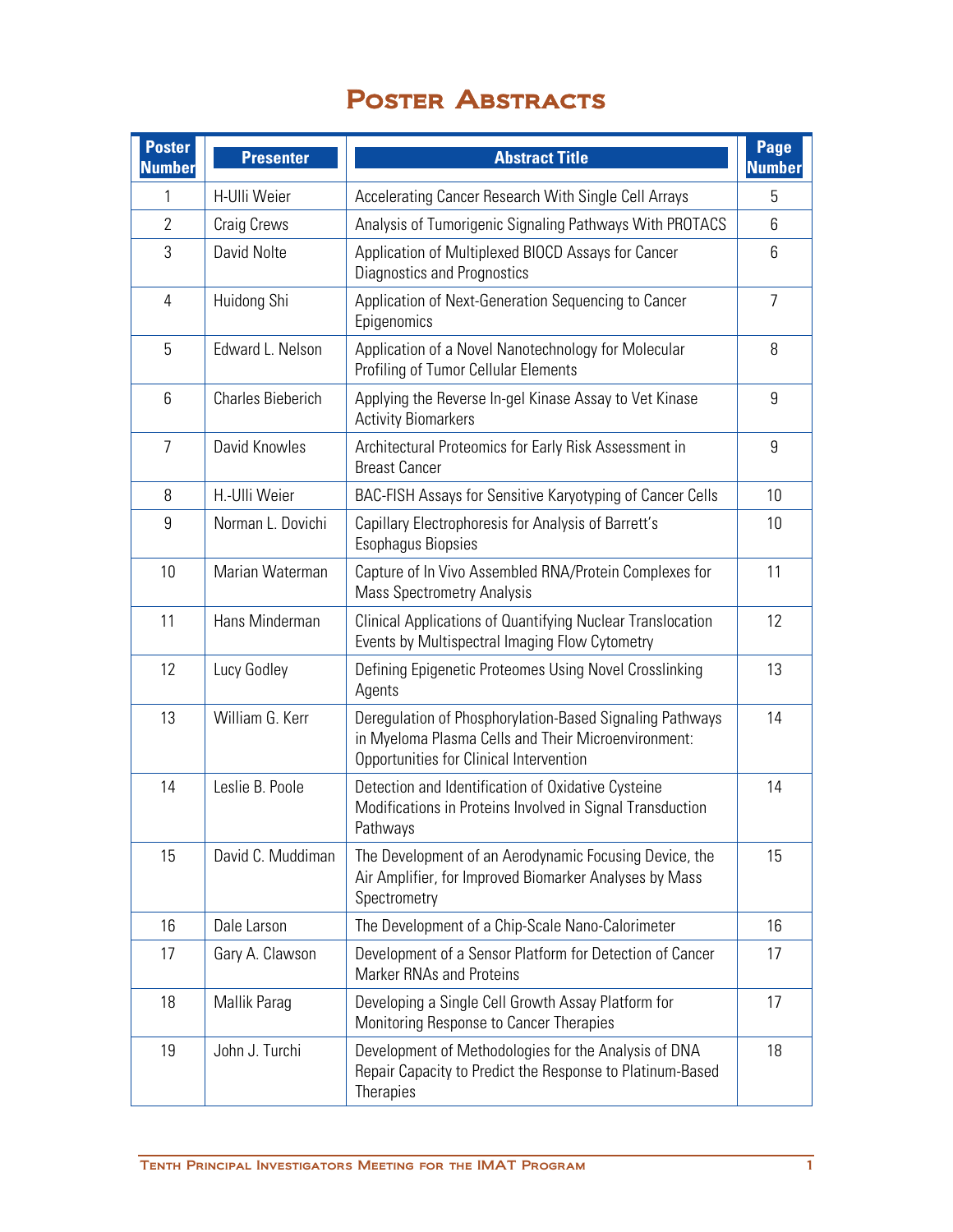| <b>Poster</b><br><b>Number</b> | <b>Presenter</b>       | <b>Abstract Title</b>                                                                                                                                    | Page<br><b>Number</b> |
|--------------------------------|------------------------|----------------------------------------------------------------------------------------------------------------------------------------------------------|-----------------------|
| 20                             | Ulf Landegren          | Diagnostic Analyses of Protein Interactions: Interaction<br>Network Profiling by Proximity Ligation With Dual-Tag<br>Microarray Read-Out                 | 19                    |
| 21                             | David Krizman          | Differential Protein Expression Analysis of Early-Stage,<br>Recurrent/Non-Recurrent Breast Cancer                                                        | 20                    |
| 22                             | Shana O. Kelley        | <b>DNA-Templated Semiconductor Nanocrystals: One-Step</b><br>Synthesis of Cancer Cell Specific Lumiphores                                                | 21                    |
| 23                             | Quan Zhong             | Edgetic "Perturbation Models of Human Disease"                                                                                                           | 21                    |
| 24                             | Gordon Mills           | Effective Mammalian Two Hybrid Screening Approach                                                                                                        | 22                    |
| 25                             | Carol Fowler           | Elevated Hydrostatic Pressure Promotes Protein Recovery<br>From Formalin-Fixed, Paraffin-Embedded Tissue Surrogates                                      | 23                    |
| 26                             | Rosalinda<br>Sepulveda | Enhanced Stain Penetration in Tumor-Bearing Tissue for<br>Microscopic Analysis                                                                           | 24                    |
| 27                             | Stuart Lindsay         | Evolution of Histone-Specific Aptamers for Recognition<br>Imaging Microscopy                                                                             | 24                    |
| 28                             | David Beebe            | Exploring Stromal-Carcinoma Cell Interactions in Breast<br>Cancer via Microscale Three-Dimensional Co-Culture<br>Systems                                 | 25                    |
| 29                             | Alexander Revzin       | Fabrication of Miniature Electrodes for Monitoring<br><b>Extracellular Metabolites</b>                                                                   | 25                    |
| 30                             | Steven A. Soper        | Free Solution Conjugate Microchip Electrophoresis for<br><b>Mutation Detection and Scanning Assays</b>                                                   | 26                    |
| 31                             | James P. Landers       | A Generic Microfluidic Platform for Ultrafast Genotyping:<br>Sample-In/Answer-Out Capabilities That Revolutionize<br><b>Clinical Diagnostic Analysis</b> | 26                    |
| 32                             | Jeremy Edwards         | Genome Sequencing Technology for Studying Melanoma                                                                                                       | 27                    |
| 33                             | Lanlan Shen            | High-Resolution DNA Methylation Profiling Using<br>Methylated CpG Island Amplification and Massively Parallel<br>Sequencing                              | 27                    |
| 34                             | Andre Levchenko        | High-Throughput High-Content Cell Screening in a<br>Microfluidic Device                                                                                  | 29                    |
| 35                             | Denis Wirtz            | High-Throughput Intracellular Microrheology: A New Tool<br>for Cancer Research                                                                           | 29                    |
| 36                             | David G. Kaufman       | Identification of Areas of Oxidative Damage in Human<br>Genomic DNA                                                                                      | 30                    |
| 37                             | Alnawaz<br>Rehemtulla  | Identification of FADD-Kinase Inhibitors Using a Live Cell<br>Reporter                                                                                   | 31                    |
| 38                             | Ching H. Tung          | Imaging Tumor Stroma Associated Fibroblast Activation<br>Protein                                                                                         | 31                    |
| 39                             | Guillaume Bourque      | In-Depth Characterization of Cancer Genomes Using Paired-<br>End-Tag (PET) Technologies                                                                  | 32                    |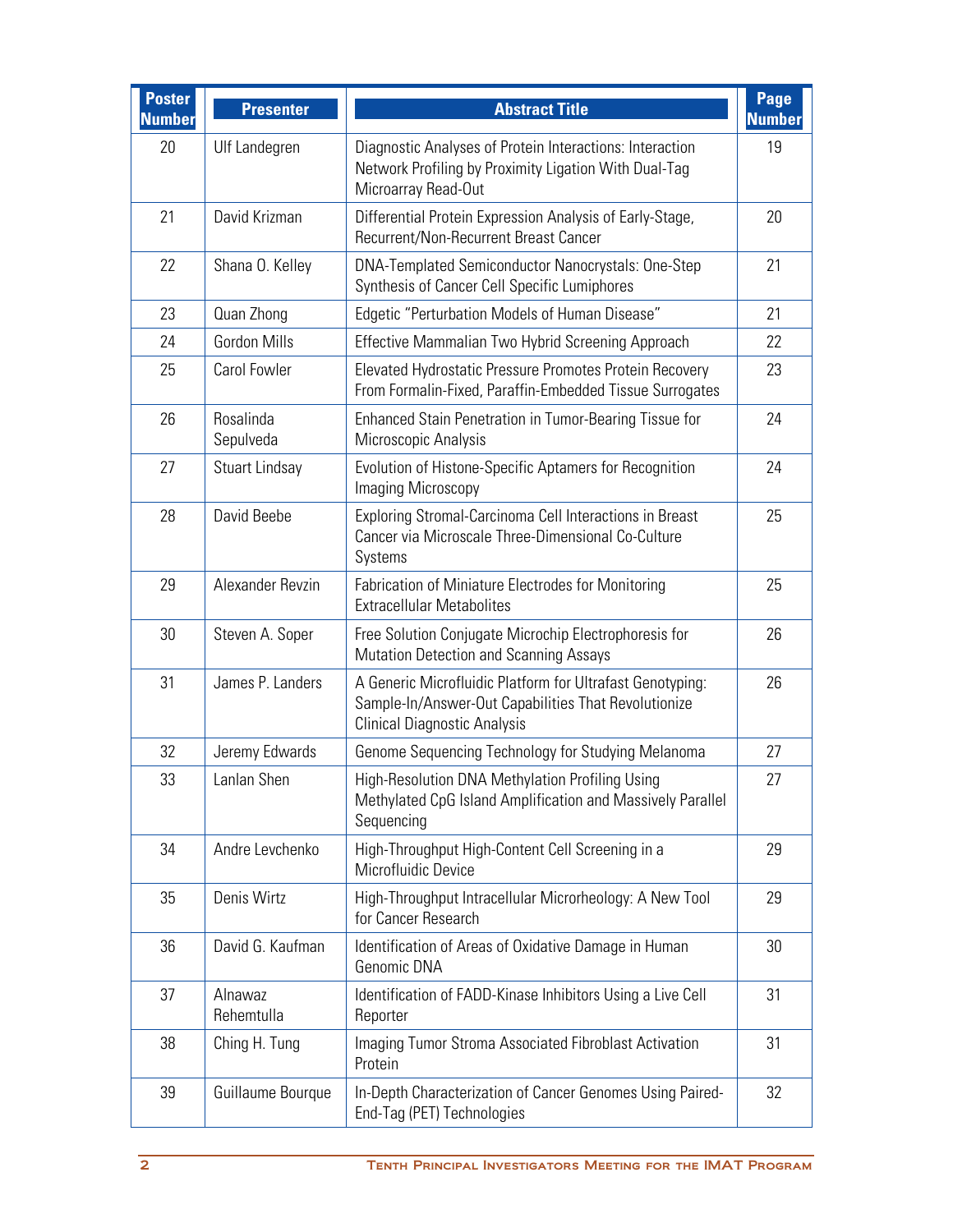| <b>Poster</b><br><b>Number</b> | <b>Presenter</b>            | <b>Abstract Title</b>                                                                                                                               | Page<br><b>Number</b> |
|--------------------------------|-----------------------------|-----------------------------------------------------------------------------------------------------------------------------------------------------|-----------------------|
| 40                             | Gavin MacBeath              | Linear Combinations of Docking Affinities Explain<br>Quantitative Differences in Receptor Tyrosine Kinase<br>Signaling                              | 32                    |
| 41                             | Aleksandar<br>Milosavljevic | Mapping Chromosomal Aberrations in Cancer by Long-Insert<br>Paired-End Massively Parallel Sequencing                                                | 33                    |
| 42                             | Michael Armani              | Mapping DNA in Tissues: A Spatially Resolved Array<br>Technique with Integrated Tissue Transfer, DNA Extraction,<br>Amplification, and Detection    | 33                    |
| 43                             | Jin Song                    | Mesoporous Metal Oxide Nanomaterials for Mass<br>Spectrometry-Based Phosphoproteomics for the Molecular<br>Analysis of Cancers                      | 34                    |
| 44                             | Joseph L. Charest           | Microfluidic Three-Dimensional Scaffold Assay for Cancer<br>Cell Migration and Intravasation                                                        | 34                    |
| 45                             | Melissa Kemp                | A Microfluidic System for High-Throughput Evaluation of T<br>Cell Functionality With High Resolution in Time                                        | 35                    |
| 46                             | Baochuan Guo                | MMPA: A Novel Multiplexing Methylation Analysis<br>Technology                                                                                       | 36                    |
| 47                             | <b>Paul Bertics</b>         | Molecular Analysis of the EGF Receptor Using Liquid Crystal<br>Technology, Nanostructured Surfaces, and the Torque<br><b>Balance Method</b>         | 37                    |
| 48                             | Anu Mathew                  | Multiplexed Biomarker Panels for Early Detection of<br>Prostate Cancer                                                                              | 37                    |
| 49                             | Mauro Ferrari               | Nanoporous Silica Chip Technology for the Identification of<br>Circulating Proteomic Markers for the Monitoring of Fever-<br>Range Thermal Therapy  | 38                    |
| 50                             | Michael R.<br>Squillante    | Novel Detector for Molecular Imaging Studies                                                                                                        | 39                    |
| 51                             | Stephen Kron                | A Novel Magnetic Bead-Based Assay for Tyrosine Kinase<br>Activity and Inhibition in Cancer Cells and Tumors                                         | 40                    |
| 52                             | <b>Terry Hyslop</b>         | Occult Tumor Burden in Lymph Nodes Predicts Time to<br>Recurrence and Disease-Free Survival in pN0 Colorectal<br>Cancer                             | 41                    |
| 53                             | Richard R. Drake            | Optimization of Collection and Characterization of<br>Expressed Prostatic Secretions for MiRNA and Protein<br><b>Biomarkers of Prostate Cancers</b> | 41                    |
| 54                             | Yang Liu                    | Partial-Wave Spectroscopic Microscopy for Surveillance<br>and Diagnosis of Gastrointestinal Malignancies                                            | 42                    |
| 55                             | Gavin MacBeath              | A Perturbation-Based Approach to Measuring and Modeling<br>the EGF Signaling Network Using Lysate Microarray<br>Technology                          | 43                    |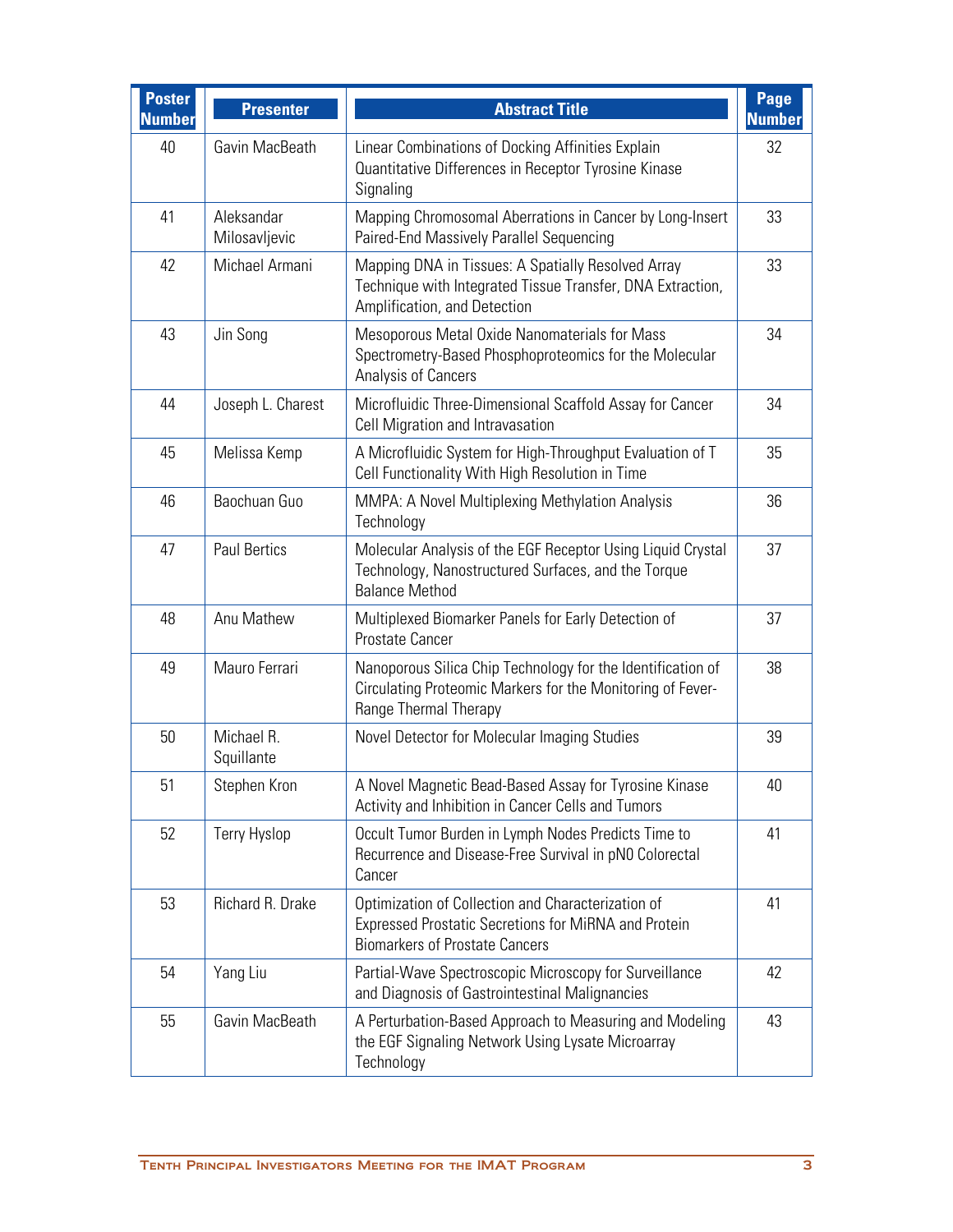| <b>Poster</b><br><b>Number</b> | <b>Presenter</b>        | <b>Abstract Title</b>                                                                                                                                          | Page<br><b>Number</b> |
|--------------------------------|-------------------------|----------------------------------------------------------------------------------------------------------------------------------------------------------------|-----------------------|
| 56                             | Lance A. Liotta         | Preanalytical Fluctuations in Tissue Phosphoproteins: Tissue<br>Is Alive and Reactive in the Post Excision Hypoxic<br>Environment                              | 44                    |
| 57                             | <b>Brian Haab</b>       | The Prevalence and Nature of Glycan Alterations on<br>Specific Proteins in Pancreatic Cancer Patients Revealed<br><b>Using Antibody-Lectin Sandwich Arrays</b> | 45                    |
| 58                             | Shohei Koide            | Recombinant Affinity Reagents for Molecular Analysis of<br>Cancer                                                                                              | 46                    |
| 59                             | Huiping Zhang           | Rehybridization of Promoter DNA Targets in Chromatin to<br><b>Discover Transcription Factors</b>                                                               | 46                    |
| 60                             | Jeff Wang               | Quantum Dots-Based Methods for Highly Sensitive<br>Detection of Cancer Markers                                                                                 | 46                    |
| 61                             | G. Mike<br>Makrigiorgos | Replacing PCR With COLD-PCR Technology Enriches Variant<br>DNA Sequences and Redefines the Sensitivity of<br><b>Mutational Profiling in Cancer</b>             | 47                    |
| 62                             | Beatrice Knudsen        | Sample Preparation From Fixed Cellular Biospecimens for<br>Measurements of Protein Phosphorylation                                                             | 48                    |
| 63                             | Michael Tainsky         | Serum Biomarkers for Colorectal Cancer Detection                                                                                                               | 49                    |
| 64                             | Kristine Hahn           | Singlet Oxygen-Mediated Protein Proximity Assay                                                                                                                | 49                    |
| 65                             | Lance A. Liotta         | Smart Nanoparticles Overcome Basic Roadblocks to<br><b>Biomarker Discovery and Validation</b>                                                                  | 50                    |
| 66                             | Ramakrishna Sista       | Spatial Multiplexing of Immunoassays on a Digital<br>Microfluidic Platform                                                                                     | 51                    |
| 67                             | <b>Tom Morrison</b>     | Standardized Nanoarray PCR for Gene Expression Profiling<br>of Lung Cancer                                                                                     | 52                    |
| 68                             | Xiaowei Xu              | Study of Serum Biomarkers Using an Assay With Improved<br>Specificity                                                                                          | 52                    |
| 69                             | Jan Schnitzer           | Targeting Vascular Endothelial Caveolae to Pump<br>Antibodies Into Tumors for Enhanced Specific Imaging and<br>Therapy                                         | 53                    |
| 70                             | Yilin Zhang             | Targeted Delivery of Folate-Conjugated Polymer/siRNA<br>Complexes to Cancer Cells and Subsequent Gene Down-<br>Regulation                                      | 54                    |
| 71                             | Patricia J. Kelly       | Using New Optical Techniques to Study Cell Signaling in<br><b>Three-Dimensional Matrices</b>                                                                   | 54                    |
| 72                             | Dale Larson             | Frozen Sample Aliquotter                                                                                                                                       | 55                    |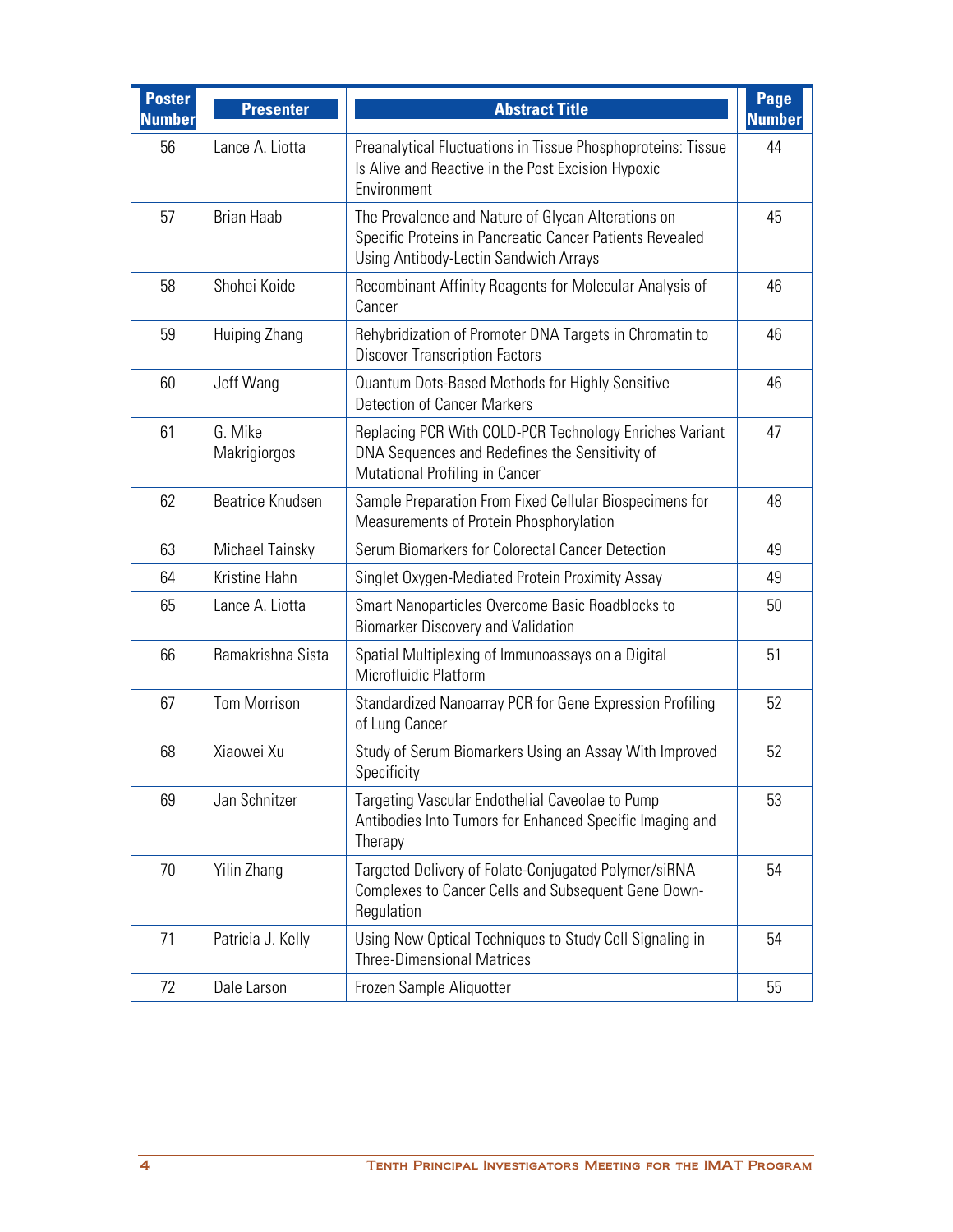## Speaker Abstracts

| <b>Presenter</b>  | <b>Abstract Title</b>                                                                                                                                   | Page<br><b>Number</b> |
|-------------------|---------------------------------------------------------------------------------------------------------------------------------------------------------|-----------------------|
| Michelle Hanna    | Abscription-Based Bisulfite-Free CpG Island Detection                                                                                                   | 3                     |
| Edward L. Nelson  | Application of a Novel Nanotechnology for Molecular Profiling of Tumor<br><b>Cellular Elements</b>                                                      | 4                     |
| David Knowles     | Architectural Proteomics for Early Risk Assessment in Breast Cancer                                                                                     | 5                     |
| Vladimir Baranov  | Bead Array-Mass Spectrometer: Equipment and Method Development                                                                                          | 5                     |
| Norman J. Dovichi | Capillary Electrophoresis for Analysis of Barrett's Esophagus Biopsies                                                                                  | 6                     |
| Han Cao           | Development of Dynamic Single Molecule Analysis Platform Using<br>Nanochannel Array                                                                     | 7                     |
| Stephen Kron      | Fluorescent Tracking of DNA Damage and Repair in Living Cells and<br>Tumors: A Novel Tool for Cancer Biology and Drug Discovery                         | $\overline{7}$        |
| Jeremy Edwards    | Genome Sequencing Technology for Studying Melanoma                                                                                                      | 8                     |
| Andre Levchenko   | High-Throughput High-Content Cell Screening in a Microfluidic Device                                                                                    | 9                     |
| Jin Song          | Mesoporous Metal Oxide Nanomaterials for Mass Spectrometry-Based<br>Phosphoproteomics for the Molecular Analysis of Cancers                             | 9                     |
| Baogang J. Xu     | Microdialysis Combined With Proteomics for Protein Identification in<br>Breast Tumor Microenvironment In Vivo                                           | 10                    |
| Marc Vidal        | Microfluidic Devices for Analysis of Circulating Tumor Cells                                                                                            | 10                    |
| Jason Held        | OxMRM: Quantifying Oxidation of Endogenous Redox-Sensitive<br>Cysteines in Targeted Proteins Using Multiple Reaction Monitoring                         | 11                    |
| Yang Liu          | Partial-Wave Spectroscopic Microscopy for Surveillance and Diagnosis<br>of Gastrointestinal Malignancies                                                | 12                    |
| <b>Brian Haab</b> | The Prevalence and Nature of Glycan Alterations on Specific Proteins in<br>Pancreatic Cancer Patients Revealed Using Antibody-Lectin Sandwich<br>Arrays | 13                    |
| Mike Makrigiorgos | Replacing PCR With COLD-PCR Technology Enriches Variant DNA<br>Sequences and Redefines the Sensitivity of Mutational Profiling in<br>Cancer             | 13                    |
| Lance A. Liotta   | Smart Nanoparticles Overcome Basic Roadblocks to Biomarker<br>Discovery and Validation                                                                  | 14                    |
| Yilin Zhang       | Targeted Delivery of Folate-Conjugated Polymer/siRNA Complexes to<br>Cancer Cells and Subsequent Gene Down-Regulation                                   | 15                    |
| Jan Schnitzer     | Targeting Vascular Endothelial Caveolae to Pump Antibodies Into<br>Tumors for Enhanced Specific Imaging and Therapy                                     | 16                    |